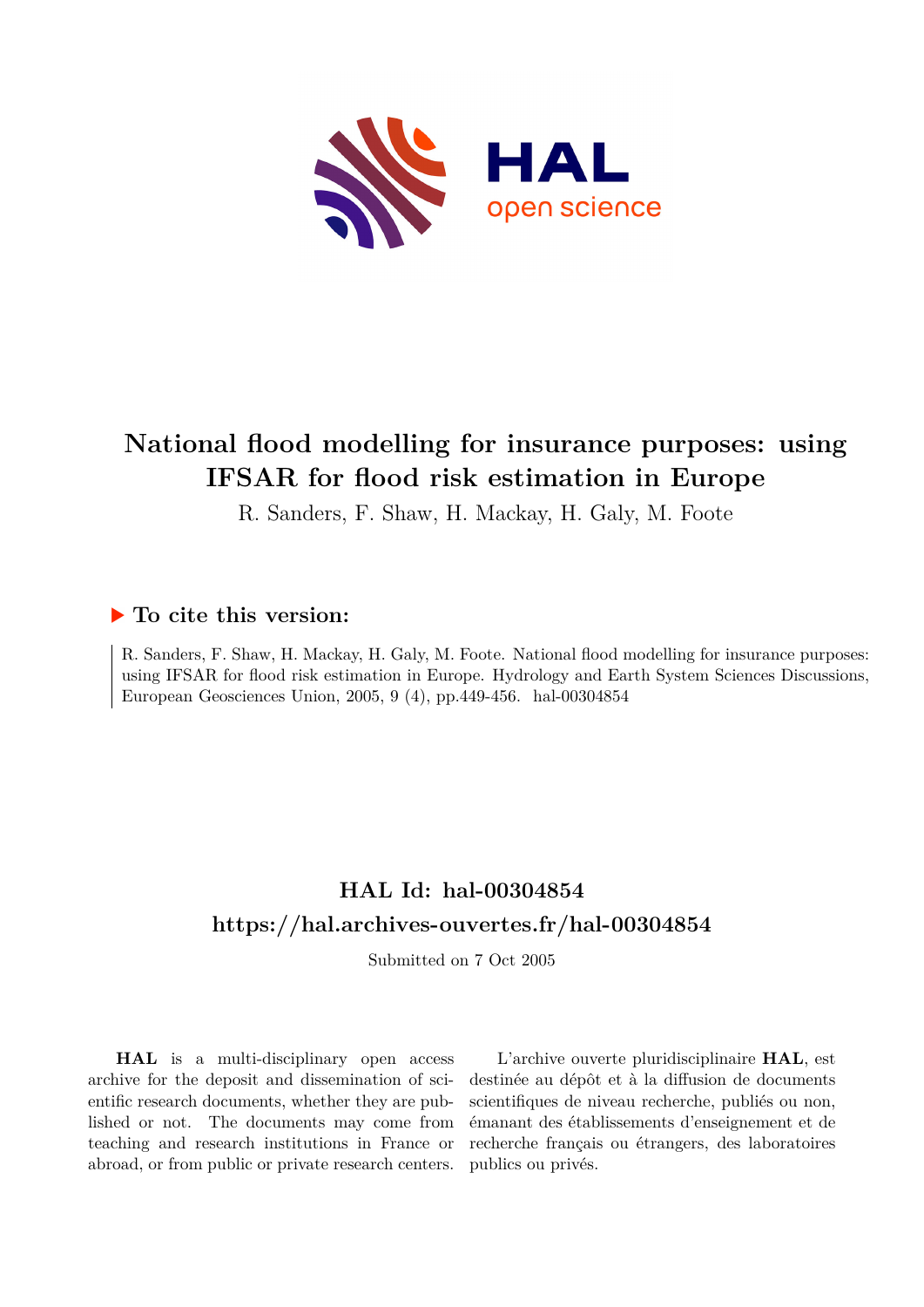

# National flood modelling for insurance purposes: using IFSAR for flood risk estimation in Europe

R. Sanders<sup>1</sup>, F. Shaw<sup>1</sup>, H. MacKay<sup>2</sup>, H. Galy<sup>1</sup> and M. Foote<sup>1</sup>

<sup>1</sup>Willis Limited, Ten Trinity Square, London, EC3P 3AX, UK <sup>2</sup>Intermap Technologies Inc., #200, 2 Gurdwara Road, Nepean, Ontario, Canada, K2E 1A2

Email for corresponding author: sandersr@willis.com

### Abstract

Flood risk poses a major problem for insurers and governments who ultimately pay the financial costs of losses resulting from flood events. Insurers therefore face the problem of how to assess their exposure to floods and how best to price the flood element of their insurance products. This paper looks at the insurance implications of recent flood events in Europe and the issues surrounding insurance of potential future events. In particular, the paper will focus on the flood risk information needs of insurers and how these can be met. The data requirements of national and regional flood models are addressed in the context of the accuracy of available data on property location. Terrain information is generally the weakest component of sophisticated flood models. Therefore, various sources of digital terrain models (DTM) are examined and discussed with consideration of the vertical and horizontal accuracy, the speed of acquisition, the costs and the comprehensiveness of the data. The NEXTMap DTM series from Intermap Technologies Inc. is proposed as a suitable DTM for flood risk identification and mapping, following its use in the UK. Its acquisition, processing and application is described and future plans discussed. Examples are included of the application of flood information to insurance property information and the potential benefits and advantages of using suitable hazard modelling data sources are detailed.

Keywords: insurance, flood risk, DTM, IFSAR

## Introduction

Insurance professionals in Europe are increasingly concerned about the potential for loss resulting from floods. This risk poses a major exposure to insurance companies, who face the problem of how best to price the flood element of their insurance products and manage flood exposures more efficiently.

Assessing flood exposure is not solely an issue for underwriters of domestic insurance classes such as households, but also has a considerable impact on insurers and reinsurers of industrial and commercial risks (Peterken and Foote, 2001).

A related and more political issue facing insurance companies is whether or not to provide insurance for floods. Unlike governments, the majority of insurance companies are profit-making organisations who, in addition to their duty to policyholders, have a duty to shareholders to produce an acceptable financial return on the risks underwritten.

Generally, insurers are under no obligation to provide flood insurance. However, understanding the significant role of insurance in the economic stability of a country, insurers will work together with government to ensure that a level of protection to businesses and individuals can be offered (Peterken and Edwards, 2001; ABI, 2002). It is therefore vital that insurance companies fully understand the flood risks they insure, particularly their likely frequency and severity.

## **Floods in Europe**

Vulnerability to natural disasters is increasing worldwide, primarily due to a rising population (Rodda and Rodda, 1999). Floods are a major hazard in Europe and have been so throughout history. Today the total flood risk is rising due to development on flood plains, increasing economic affluence and climate change. Historically, floods have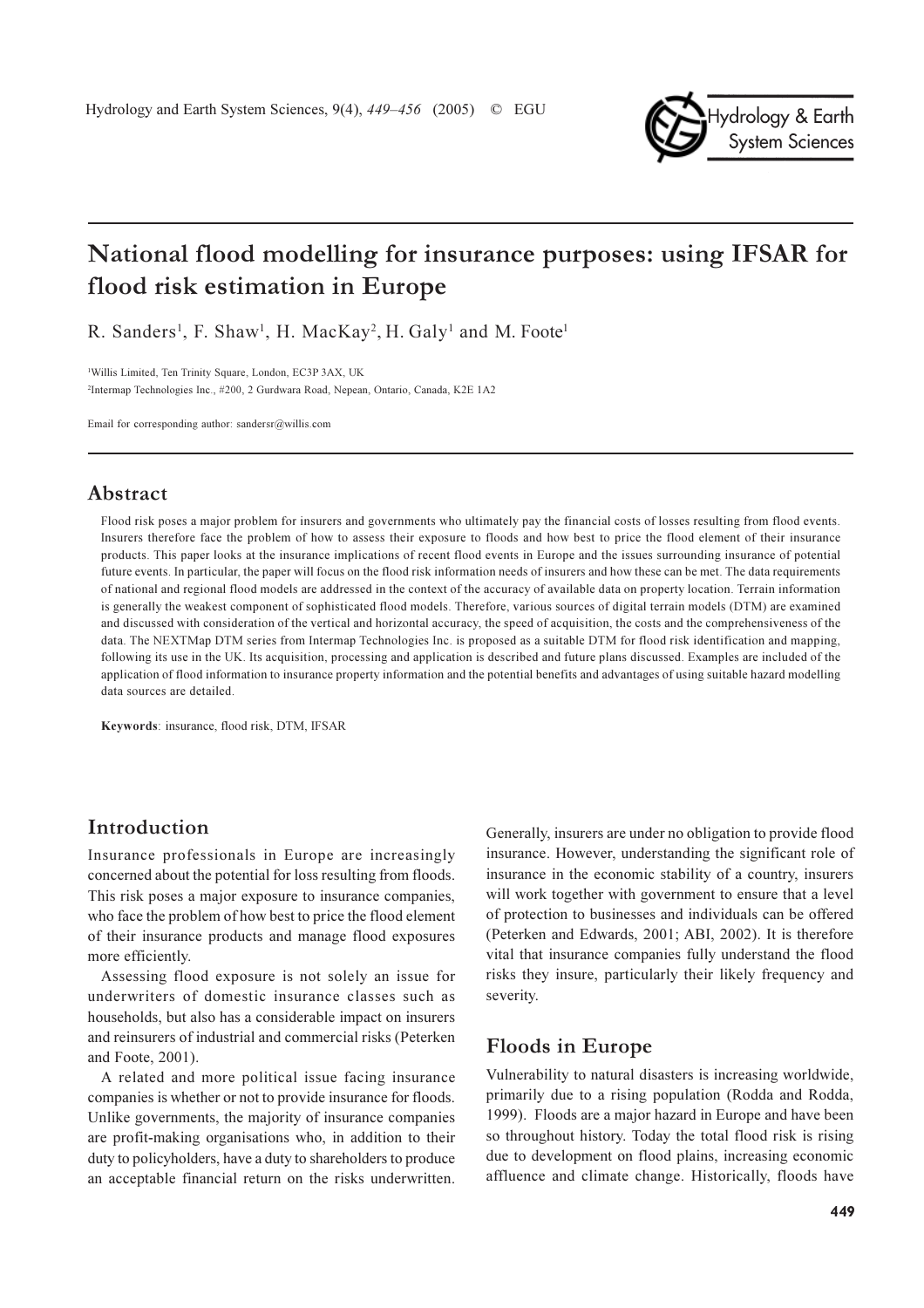caused great fatalities, however, during the twentieth century; increasing spending on flood protection has reduced loss of life, and led to a greater focus on economic loss  $(Table 1)$ .

The flooding in Europe during 2002 caused at least 112 deaths and many injuries and is estimated to have caused economic loss in excess of 15 billion Euro. Table 2 shows various estimates of economic loss arising from the recent floods. Traditionally, estimates rise during and shortly after an event, and begin to settle out during the following few months. This event has led to significant economic 'knockon' effects on major economies and has underlined the importance of floods on a national and international level.

# Insurance losses from recent flood events

The floods in Europe during 2002 resulted in significant losses to insurance and reinsurance companies (Table 3). Insurers compensate individuals and businesses not only for property damaged directly by floodwater but also for indirect financial losses. Where denial of access to a flooded area interrupts business, insurers can receive claims from sources far away from the geographical location of the flood. It is only by assessing the likelihood of primary flood losses accurately that these indirect consequences can also be predicted.

#### **CLIMATE CHANGE**

Following the publication of the IPCC Third Assessment Report in 2001 (IPCC, 2001a) a firmer picture of the likelihood and possible effects of climate change is available. Flood hazard is likely to increase across much of Europe (IPCC, 2001b) and this will have some effect on the insurance industry. Although recent events in Europe cannot in themselves be attributed to climate change, heavy rainfall and peak river flows have been increasing in duration and magnitude over the last 50 years (DEFRA, 2001a). In addition to precipitation events, an increase in coastal storm surge is predicted, with estimates of a rise of between 9 and 69 cm for parts of the UK during the next 50 years (Hulme et al., 2002). Increasing numbers of insurers are therefore relying on computer models to assess flood exposure.

# Flood modelling for insurance purposes

#### **BACKGROUND**

Flood modelling for insurance has developed during the last 15 years. Natural catastrophe modelling for insurance purposes began in the 1990s (Huntingdon et al., 2002) following the north European windstorms which occurred in 1987 and 1990 and led to considerable insured losses.

Table 1. Major historic losses in Europe

| Date       | Country                                           | Type     | Casualties               | Economic loss Insured loss |                 |
|------------|---------------------------------------------------|----------|--------------------------|----------------------------|-----------------|
| 1362       | Germany, Denmark                                  | Coastal  | c. $100,000$             |                            |                 |
| 1421 (Nov) | Netherlands                                       | Coastal  | 10,000                   |                            |                 |
| 1570       | Netherlands, Belgium                              | Coastal  | "tens of thousands"      | $\overline{\phantom{a}}$   |                 |
| 1717       | Germany, Netherlands                              | Coastal  | 11,500                   |                            |                 |
| 1755       | Portugal (Lisbon), Spain                          | Tsunami  | c. $10,000$              |                            |                 |
| 1910       | Paris                                             | Riverine |                          | EUR 8.5bn                  |                 |
| 1928 (Jan) | UK                                                | Coastal  | 14                       |                            |                 |
| 1947       | UK                                                | Riverine | $\theta$                 | <b>EUR 450m</b>            |                 |
| 1953       | UK, Netherlands                                   | Coastal  | 1,932                    | EUR 18bn                   | ٠               |
| 1962       | Netherlands, Germany, Denmark                     | Coastal  | 350                      | EUR <sub>4bn</sub>         |                 |
| 1966       | Italy                                             | Riverine | 39                       | EUR 10bn                   |                 |
| 1983       | Spain                                             | Riverine | 40                       | EUR <sub>2bn</sub>         |                 |
| 1993       | Germany, Netherlands, Belgium, France, Luxembourg | Riverine | 14                       | EUR 1.4bn                  | <b>EUR 620m</b> |
| 1994       | Italy                                             | Riverine | 64                       | EUR 11bn                   | <b>EUR 581m</b> |
| 1995       | Germany, Netherlands, Belgium, France, Luxembourg | Riverine | 28                       | $EUR$ 2.7 $bn$             | <b>EUR 581m</b> |
| 1997       | Poland, Czech Republic                            | Riverine | 100                      | EUR 3.8bn                  | EUR 581m        |
| 1998       | UK                                                | Riverine | 5                        |                            | <b>EUR 215m</b> |
| 1998       | Slovakia, Czech Republic                          | Riverine | 63                       |                            |                 |
| 2000       | UK                                                | Riverine | $\overline{\phantom{a}}$ |                            | EUR 715m        |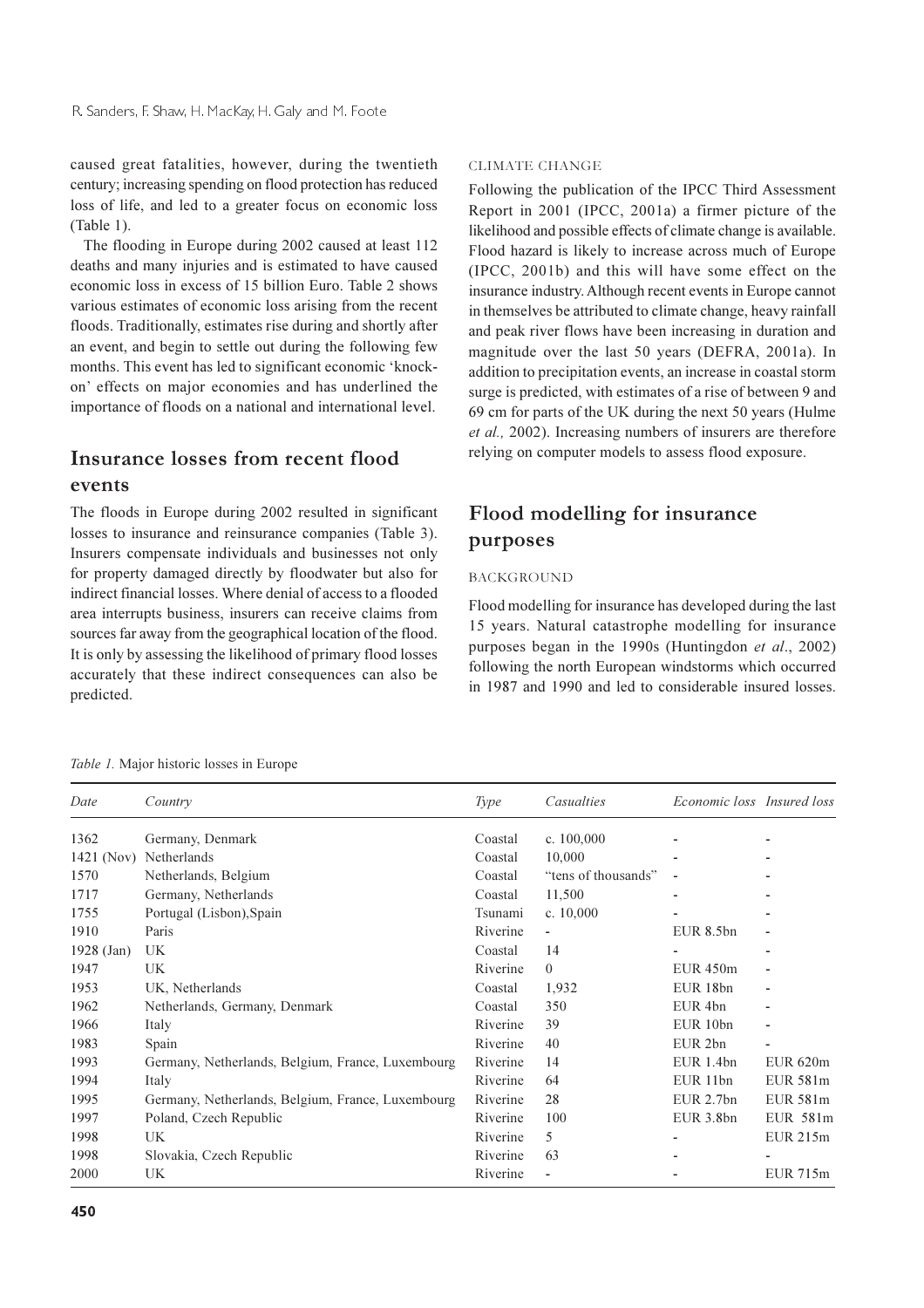National flood modelling for insurance purposes: using IFSAR for flood risk estimation in Europe

| Countries<br>Czech Republic                                                                                                                   | Loss estimate<br>EUR 2.6bn | <b>Notes</b><br>EUR 1bn insured (estimated 95%<br>reinsured)                                 | Source<br>Czech Insurance Association<br>31.01.03 |  |  |
|-----------------------------------------------------------------------------------------------------------------------------------------------|----------------------------|----------------------------------------------------------------------------------------------|---------------------------------------------------|--|--|
| Germany                                                                                                                                       | EUR $9.2bn*$               | German Govt, loss estimate<br>$(15$ Nov, 2002)                                               | UIB Market update                                 |  |  |
| Austria                                                                                                                                       | EUR 3bn                    | EUR 200m insured                                                                             | Swiss Re (10 Sep, 2002)                           |  |  |
| Slovakia<br>$EUR$ 35 $m$<br>Guy Carpenter (30 Aug, 2002)<br>*on 25 <sup>th</sup> September, 2002, Reuters reported a loss estimate of EUR15bn |                            |                                                                                              |                                                   |  |  |
| Industries<br><b>CEZ</b>                                                                                                                      | Loss estimate<br>EUR 27m   | <b>Notes</b><br>State electric company                                                       | Source<br>www.wood.cz                             |  |  |
| Spolana chemical works                                                                                                                        | EUR130m                    | Cleanup estimates for contaminated<br>buildings of state petrochemical<br>company, Unipetrol | Www.rivernet.org                                  |  |  |
| Locations<br>Prague Metro                                                                                                                     | Loss estimate<br>EUR 75m   | <b>Notes</b>                                                                                 | Source<br>Reuters (Oct 17, 2002)                  |  |  |
| Czech Cultural monuments<br>and institutions                                                                                                  | $EUR$ 74 $m$               | Museums, galleries, theatres, libraries<br>and church buildings                              | Www.reliefweb.int                                 |  |  |

Table 2. Economic losses from 2002 floods in central and eastern Europe

Table 3. Insured losses from 2002 floods in Central and Eastern Europe

| Insurer/Reinsurer                  | Loss estimate    | $Notes*$                         | Source*                                       |  |  |  |
|------------------------------------|------------------|----------------------------------|-----------------------------------------------|--|--|--|
| Zurich                             | EUR $136 - 155m$ |                                  | Reuters (Sep 5)                               |  |  |  |
| <b>Allianz Europe</b>              | <b>EUR 550m</b>  |                                  | Reuters (Oct 10)                              |  |  |  |
| Allianz Czech                      | <b>EUR 112m</b>  | 2800 claims                      | Allianz (03.02.2003)                          |  |  |  |
| Allianz Austria                    | <b>EUR 120m</b>  |                                  | Guy Carpenter (Aug 30)                        |  |  |  |
| Allianz - Global                   | <b>EUR 664m</b>  | Third quarter results 18 Nov     | Www.tradingcharts.com                         |  |  |  |
| Kooperativa (Czech)                | <b>EUR 320m</b>  |                                  | Czech association of insurers website 02.2003 |  |  |  |
| Ceska pojistovna (Czech)           | <b>EUR 288m</b>  |                                  | Czech association of insurers website 02.2003 |  |  |  |
| Swiss Re                           | <b>EUR 165m</b>  |                                  | Swiss Re (Sep 10)                             |  |  |  |
| Munich Re                          | <b>EUR 495m</b>  | Munich Re third quarter results  | Munich Re                                     |  |  |  |
| Partner Re                         | EUR \$120m       | Partner Re third quarter results | Partner Re                                    |  |  |  |
| Hanover Re                         | EUR 46.5m        | Hanover Re Third quarter results | Hanover Re                                    |  |  |  |
| Converium                          | EUR 39m          | Converium third quarter results  | Converium                                     |  |  |  |
| * All 2002 unless marked otherwise |                  |                                  |                                               |  |  |  |

However, the use of flood modelling by insurance companies is lagging behind their adoption of, for example, earthquake modelling (Bommer et al., 2002).

but in the UK such mapping has been of limited availability. Consequently, many insurers have developed their own flood maps, some of which may be better than those available to the government (Crichton, 2002).

Flood maps are in the public domain in many countries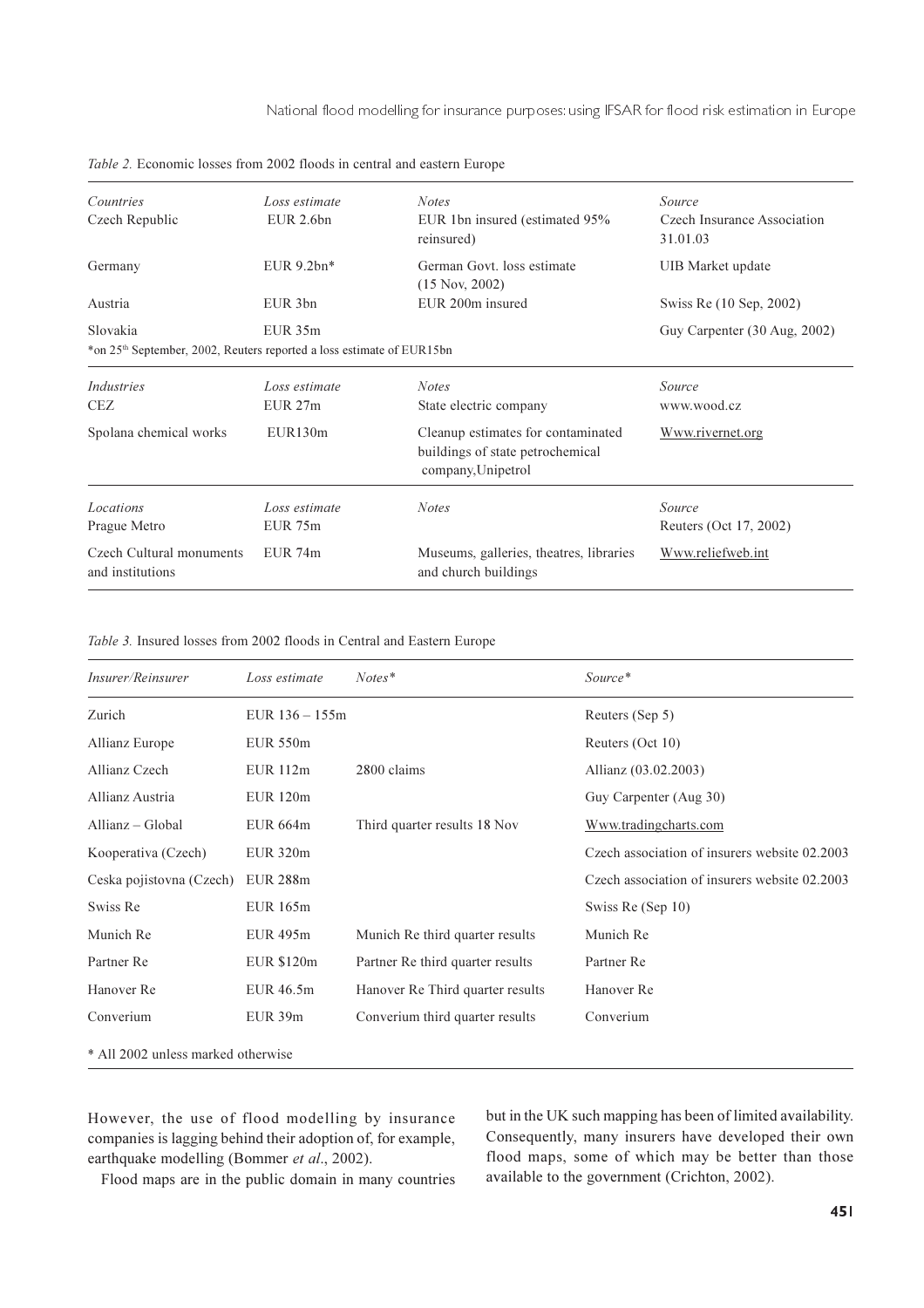Flood models range in complexity from simply intersecting a plane representing the water surface with a digital elevation model (DEM), to full three-dimensional solutions of the Navier-Stokes equations (Bates and De Roo, 2000). For insurance purposes, the requirement for detailed local hydrological models is usually overridden by the requirement for national or regional coverage. The insurance industry uses models for two main purposes, insurance rating and exposure analysis. Direct insurers are concerned with rating and must also be seen to use a consistent basis of rating for all policyholders. High resolution regional and national models rather than very detailed models of local hydrology are therefore required. Reinsurers are mostly concerned with accumulation of risk and may therefore be able to work at a lower resolution than insurers for whom rating is the primary concern. Insurance companies in the UK, for instance, wish to rate risks at either a unit postcode. which has an average of 17 properties (Raper et al., 1992), or at an individual address level. The models are required to provide either a flood risk for different return periods for all properties, or an event-based analysis based either on a single event, e.g. floods in the UK in the year 2000, or a probabilistic analysis based on historical and hypothetical events.

There is some resistance to non-government agencies carrying out flood risk analysis. A recent publication voiced the opinion that "this work should be carried out by the Environment Agency and not left to individual developers that are only interested in particular sites" (Huntingdon et al., 2002).

### WHAT FLOOD RISK INFORMATION DO INSURERS NEED?

To be able to assess and quantify accurately their potential exposure to flood events, and to price flood insurance products, insurers need detailed information on flood hazard and the vulnerability of the exposed property portfolio.

Insurance underwriters are primarily concerned with location, frequency and severity. The key questions are therefore: where will flooding occur, how frequently will it occur and how much damage could result? Supplementary questions concern depth of flooding, duration of flooding and the degree of flood protection, all of which affect the severity of flood damage.

To enable these questions to be answered, insurers need information. There is a wealth of data available to help with risk assessment and quantification, e.g. meteorological records, terrain data and hydrological data. However, the quality of these data must be known and understood if they are to add value to the risk assessment process. The facility to combine and analyse the available data successfully is key to creating information that adds value to the insurers' flood risk management process.

#### HOW CAN THE FLOOD RISK INFORMATION REQUIREMENTS OF INSURERS BE MET?

In the past, a lack of adequate hazard information has made the assessment of risk from flooding, both from tidal and non-tidal events, problematic.

One of the known problems with existing tools for the assessment of flood risk is the resolution of available terrain models. The key data set for flood modelling is the digital elevation model (DEM) on which the flood model is based. Existing UK flood risk maps were based on weak DEMs and were criticised publicly by leading engineering consultants (Burgess et al., 2000). In 2000, the then Ministry of Agriculture, Fisheries and Food commissioned three leading flood engineering consultancies to report on a National Appraisal of Assets at Risk from Flooding and Coastal Erosion. The report by Halcrow Maritime, HR Wallingford and the Flood Hazard Research Centre identified a number of weaknesses in the currently available data for establishing areas at risk from flooding. The consultants noted that a general limitation of existing information is that "high resolution topographic mapping of flood areas is not consistently available" (DEFRA, 2001b). This represents a significant problem for UK insurers who currently rely on the resulting maps for flood risk assessment.

However, advances in technology mean that higher resolution DEMs are now available. Their use in flood models for insurance purposes can contribute to the risk assessment process, providing better estimation of exposure and more accurate information for rating individual properties.

## Sources of terrain information

Terrain information is generally the weakest component of sophisticated flood models. Terrain information includes both detailed information on land cover, which dictates resistance to floodwater distribution, and terrain elevation data which dictates downward flow of floodwater. The information required includes both Land Cover Maps (LCMs) and Digital Elevation Models (DEMs). The source data of the terrain information are the compilation of a variety of ground observations, supplemented by various remote sensing techniques, which are aerial and satellite measurements. The traditional sources of terrain information are government mapping agencies. The LCMs available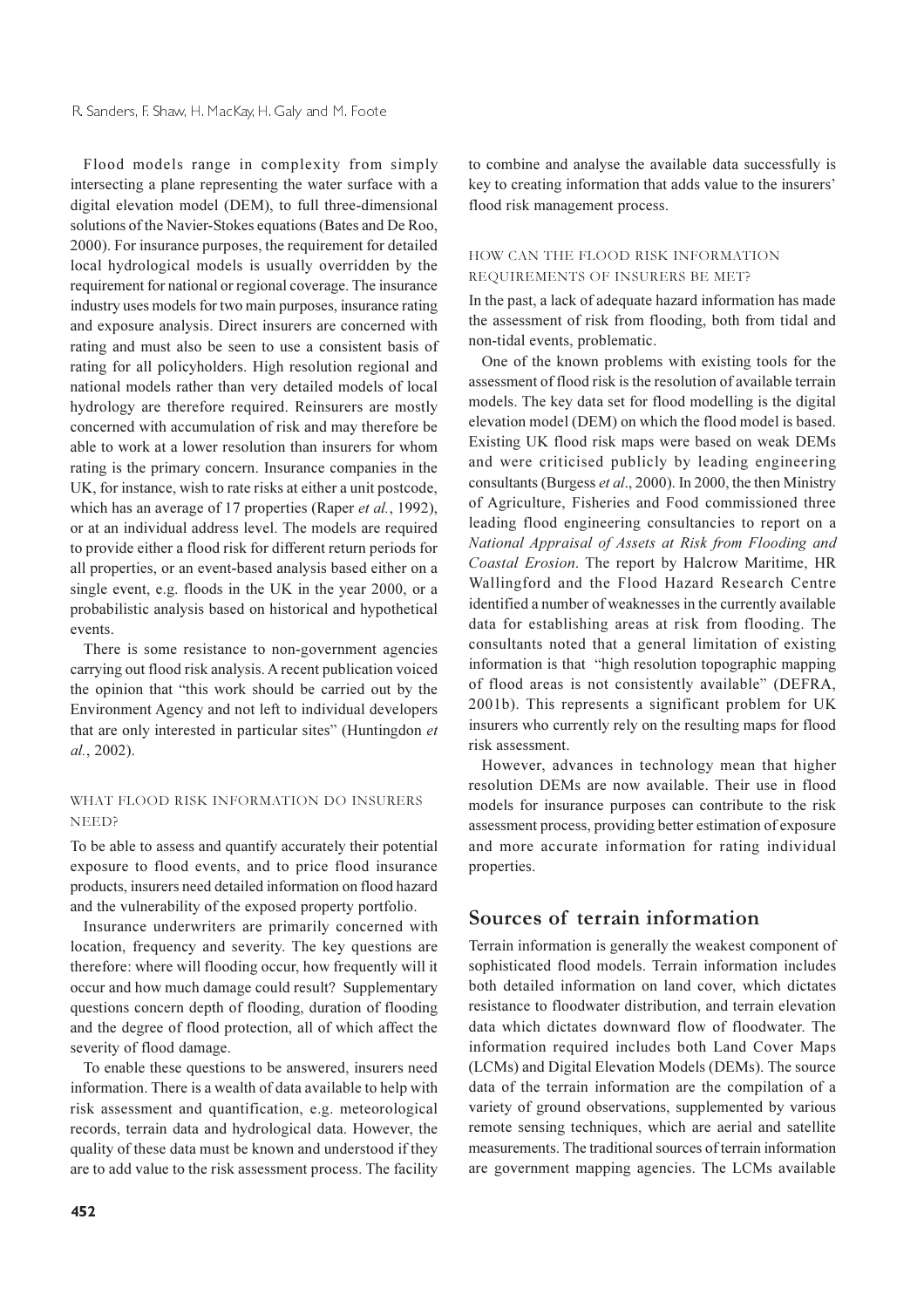from national mapping agencies tend to be good to excellent in quality. The DEMs tend to be lacking in sufficient information for sophisticated flood modelling (Shaw and Sanders, 2001).

### TECHNIQUES FOR COLLECTING TERRAIN **INFORMATION**

Ground observations, due to their manual data collection methods, tend to be used for provision of relatively localised terrain information. Remote sensing of terrain information makes possible the collection of data over broad areas, enabling entire regional and national drainage basins and flood zones to be recorded and analysed. The remote sensing techniques differ considerably, in the density of the sampling points, the accuracy of the sampling information and the level of effort, or cost, required to collect and process the data. The techniques currently employed for collection of terrain information include:

Ground Survey Aerial Photography (Photogrammetry) **Light Detection and Ranging (LIDAR)** Interferometric Synthetic Aperture Radar (IFSAR, both airborne and spaceborne)

#### Ground survey

Ground survey technology, which has existed for centuries, is the most accurate measurement of terrain information. These surveys can achieve highly detailed information regarding observation of land cover and  $+/- 1$  cm terrain elevation accuracy. Ground surveys are still the accepted methodology for site-specific projects, such as civil engineering, that require the highest possible precision. The introduction of highly accurate Global Positioning System (GPS) survey equipment has provided significant improvements in the cost and acquisition time of elevation data: however, ground surveys are very expensive due to their intensive labour effort. For national and regional studies the cost and time requirement of undertaking ground survey is prohibitive.

#### Photogrammetry

Photogrammetry, which has existed from the early 20th Century, is based on the acquisition of aerial photography and the subsequent extraction of both land cover and elevation data by viewing the photos in a 3-dimensional photogrammetric workstation. Photogrammetry can provide precise land cover information and  $+/- 4$  cm elevation accuracy. Photogrammetry usually demands considerable manual involvement in both data capture and extraction.

While automated data extraction methods, such as auto correlation, have reduced the time required for manual extraction of elevation points, these methods tend to smooth the measurement of the elevation points over wide areas. This can introduce significant errors for applications such as flood modelling that require a densely populated set of elevation points. Photogrammetry is a relatively expensive remote sensing option for large area mapping projects.

HRSC The High Resolution Stereo Camera (HRSC) is an airborne imaging system which, with photogrammetric processing software, provides a very high resolution DEM. It has been developed by a group from DLR (the German Space Centre) and the Remote Sensing Group of the Institute of Geology, Geophysics and Geoinformatics from the Free University of Berlin. The current version of the system has a horizontal resolution of 15 to 25 centimetres and a vertical accuracy of 10 to 15 centimetres. The image data is obtained from a flight height of 3000 metres with a swath width of 1560 metres and includes panchromatic and spectral data. The system has been used for high resolution studies of cities and urban areas and other specific locations. (Nuekum et  $al., 2001)$ 

#### **LIDAR**

LIDAR has become a widely accepted and validated option for collection of terrain information. There are over one hundred LIDAR data collection systems now operating globally, including many commercial operators and a small number of government agencies, such as the Environment Agency of England and Wales. These systems can provide highly accurate,  $+/-10$  cm, elevation data. LIDAR systems, mounted on fixed wing or rotary aircraft, have provided a significant benefit to many terrain 3-D landscape observation requirements, such as corridor mapping and line-of-sight applications. LIDAR mapping is limited by weather conditions, a small observation 'foot print' of an area of interest and considerable data processing requirements. These factors have positioned LIDAR as a suitable technology for some areas of interest, but the technology is generally cost-prohibitive for target areas above 20 000 km<sup>2</sup>. Nonetheless, LIDAR has emerged as a viable option for local and regional terrain information.

#### **IFSAR**

IFSAR is a relatively new digital mapping technology, developed for US military applications where high resolution image data and precise elevation data are required in areas of interest where significant use of ground control is not an option.

Airborne IFSAR technology is based on utilising two radar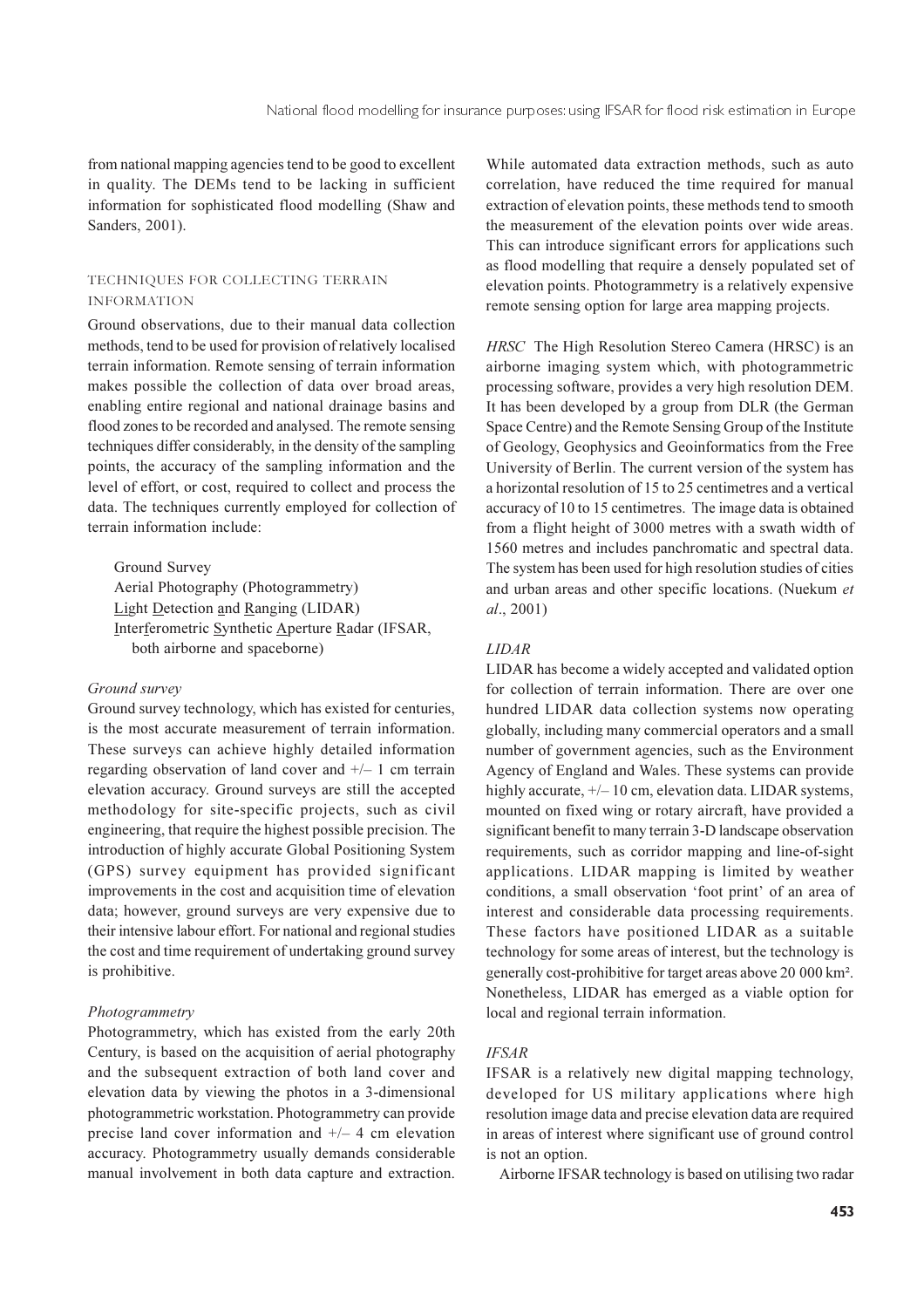antennae mounted on an aircraft and displaced by a known distance. This antenna separation is referred to as the interferometric baseline. One antenna acts as both a transmitter and receiver, the second as a receiver only. The baseline provides a slightly different path length in the reflection of the radar pulses from terrain points back to the antennae. This path length difference, or phase difference, coupled with precise aircraft positional data, provides the information required to measure the terrain elevation points.

IFSAR is probably best known through the radar earth observation satellites such as the European Space Agency's ERS 1 and 2, the Canadian Space Agency's Radarsat and NASA's Shuttle Radar Topographic Mission (SRTM). Airborne IFSAR systems differ from the orbiting platforms and offer several distinct advantages for flood modelling and additional applications where improved vertical accuracies are required.

Operational radar satellites have one antenna, which means that they must observe an area on two passes to collect the two data sets required for interferometric measurement of elevation. The airborne IFSAR systems utilise two radar antennae, enabling single pass data collection. The single pass system provides a significant reduction in time and resources expended, as well as measuring a target area during single, rather than multiple, observations.

The other main advantage of airborne IFSAR systems is the superior vertical accuracy. The orbiting satellites are limited to a  $+\frac{1}{5}$  metre vertical accuracy at best. This is not sufficient for the requirements of detailed flood modelling but can be of use in coarse models. Airborne IFSAR system is capable of collecting for instance,  $+/-1$  metre vertical data from a flight altitude of 28 000 feet and  $+/-50$  cm from a flight altitude of 20 000 feet.

Unlike aerial photography, IFSAR systems are not dependent upon sunlight for viewing the target area, using instead the microwave energy transmitted from the aircraft for target illumination. This allows data capture by day or night. The ability to acquire data at night is a significant benefit when operating in an area of exceptionally heavy daytime air traffic. IFSAR technology also avoids the schedule delaying data acquisition window of aerial photography, which is confined to just 2 hours  $+/-$  solar noon to prevent shadows in the imagery.

The systems are also reasonably weather independent. This capability permits data capture in cloudy and rainy conditions that would ground optical airborne systems, a significant advantage, not just in Great Britain but also in any coastal or tropical environment. The only significant weather limitation is severe wind aloft. The elevation and image data sets, which are collected simultaneously, are fully geo-referenced without further processing.

#### Summary of available methods

Of the systems detailed above, the airborne photogrammetric system, the LIDAR and the IFSAR are capable of producing high resolution DEMs, within a limited timescale. The IFSAR has several advantages for the collection of data for flood modelling across a national territory such as the UK. namely the speed of acquisition and processing, combined with an accuracy which is comparable to that of the other components of a flood model, the ability to collect data at night when air-traffic control regulations allow survey planes to fly, the ability to fly in cloudy conditions and the price and data size of the output. Although there is nothing inherently limiting in the alternative technologies to prevent them being used for such a national project (Mercer, 2001) the IFSAR is most suitable.

It should be noted that the systems discussed here are not mutually exclusive, although IFSAR is more suited to large regional and national surveys; fusing or merging LIDAR or photogrammetric DEMs into an IFSAR DEM in areas such as high density urban centres is frequently carried out. Such an amalgamated data set utilises the best characteristics of each of the data sets. (Damon, 2002)

## UK flood modelling

Flood modelling for insurance in the UK was originally centred around coastal flood risk which was perceived to be the major interest The Proudman Oceanographic Laboratory report (Dixon and Tawn, 1994) provided estimates of coastal surge depths for different return periods at sites around the UK. Ordnance Survey 1:10 000 scale mapping provided a basic elevation model. It was considered that coastal flood was less sensitive to poor data than riverine flood. With the development of new sources of elevation data such as IFSAR and the development of the Flood Estimation Handbook from CEH (CEH, 1999), it became possible to model the more sensitive issues of riverine flood.

The first commercial use of IFSAR data in the UK was the Thames flood model, in a pilot project undertaken in 1998/99. Elevation data was aquired in the River Thames drainage basin for use in a new flood risk analysis system. The availability of IFSAR for collection of data over a wide area in a short time without compromising resolution was a key factor in the commercial viability of the project.

The project used flood data provided for the River Thames by HR Wallingford which also provided validation on methodology. The project covered the main reaches of the river which is more than 240 km long and is both tidal and non-tidal. (Galy and Sanders, 2001; Sanders and Tabuchi, 2000). Considerable research has been carried out to determine loss estimates by water depth (Black and Evans,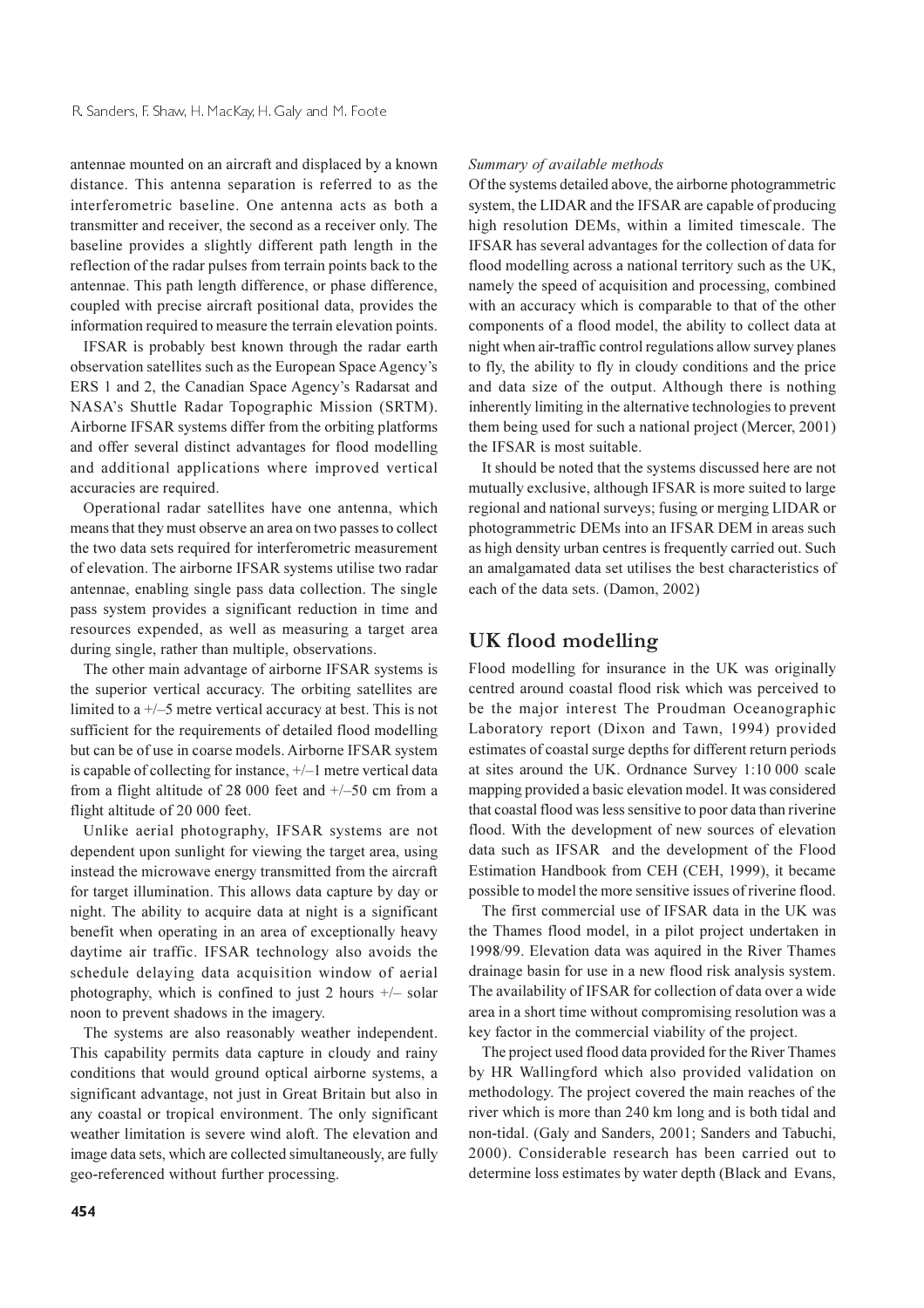1999) and this was used as one input into the loss estimation methodology which is a key part to using flood model results to estimate losses.

The project made use of both the high accuracy and the high resolution of the elevation data to produce the most accurate regional model available in the UK. The model allowed insurers to carry out portfolio analysis and site analysis in the Thames floodplain which carries the highest economic risk in the UK. (DEFRA, 2001). The flood model was made available to insurers in 1999 and has provided considerable information regarding flood exposure.

# **NEXTMAP Britain**

In 2001 it was recognised that there would be widespread interest in many markets for a consistent, high accuracy national DEM of Britain. This prompted the announcement of the NEXTMap Britain programme. The NEXTMap Britain programme is one of a series of NEXTMap programmes being undertaken worldwide. The intention is to capture high accuracy elevation data of selected North American, European and other nations.

#### TECHNICAL SPECIFICATION OF STAR-3I SYSTEM

The STAR-3i system used for NEXTMap Britian is an X-Band, single-pass and across-track airborne IFSAR system. The system is side-looking, has a wavelength of approximately 3 centimetres, and a typical incidence angle range of between 30 and 60 degrees. The system is permanently mounted in a dedicated LearJet 36 aircraft, and has two antennae mounted in a solid invar frame with a 1 metre baseline. (Li et al., 2002)

#### TECHNICAL SPECIFICATION OF NEXTMAP **BRITAIN**

Most of the NEXTMap Britain acquisition was flown at 28 000 feet to provide a 9-kilometre swath with a 1.5kilometre overlap in flight lines. The vertical accuracy for the elevation data is  $+/-1.0$ -metres RMSE. The data were collected at a flying altitude of 20 000 feet for south-east England and captured elevation data for approximately 50 000 km<sup>2</sup> with a vertical accuracy of 50-cm RMSE. Both data sets have a DEM posting of 5.0 metres, resulting in 11.2 billion sample elevation points. The ortho-rectified radar image (ORI) resolution is a consistent 1.25 metres, resulting in 179.2 billion image pixels. The elevation data and the ORI are fully geo-referenced to each other, allowing the ORI to be draped over the DEM to support analysis in a 3-D environment. Data were collected during two 5-hour missions per 24 hours, primarily at night. (MacKay, 2001)

The fully ortho-rectified IFSAR imagery is being used by a major UK insurer for detailed LCMs and the highly accurate DEMs are the key elevation input to a river flood modelling process developed for this project.

# **Benefits**

A key feature of the risk information system based on IFSAR elevation data is its accuracy, enabling unit postcode-level flood risk information to be captured and analysed at very detailed levels. Such detailed flood modelling provides insurers with:

- the ability to monitor exposure  $\bullet$
- information to allow more accurate rating
- improved exposure control  $\bullet$
- better setting of reinsurance limits  $\bullet$
- potential for reduced losses

A key advantage is the opportunity to ensure that the technical rating of the portfolio is more accurate. Flood risk is just one part of the rating process, but it has caused disproportionate effects on operating results. Improved understanding of the true risk exposure will enable the reclassification of low, medium and high risk properties to provide a better risk-weighted income distribution.

This better understanding of the flood risk exposure at the direct insurance level provides a sound basis for assessment of the associated reinsurance requirements.

## Conclusions

Insurance plays a fundamental role in natural hazard management. In many cases, insurers will pay the financial losses and reinstatement costs resulting from hazard events. Consequently, insurers are often willing to invest in analysis and mitigation measures prior to the occurrence of such events in an attempt to reduce their exposure to financial loss.

Insurance companies are now turning to technological solutions to assess their flood exposures and to price the flood element of their insurance products. Historically, the flood risk information needs of insurers have been difficult to meet due to insufficient resolution of available elevation data and the cost of producing elevation data of acceptable resolution at a national and regional level. IFSAR is an appropriate source of terrain information relative to other sources. The Willis Thames flood project established that the NEXTMap DEM series from Intermap Technologies Inc. provides a suitable DEM for flood risk identification and mapping.